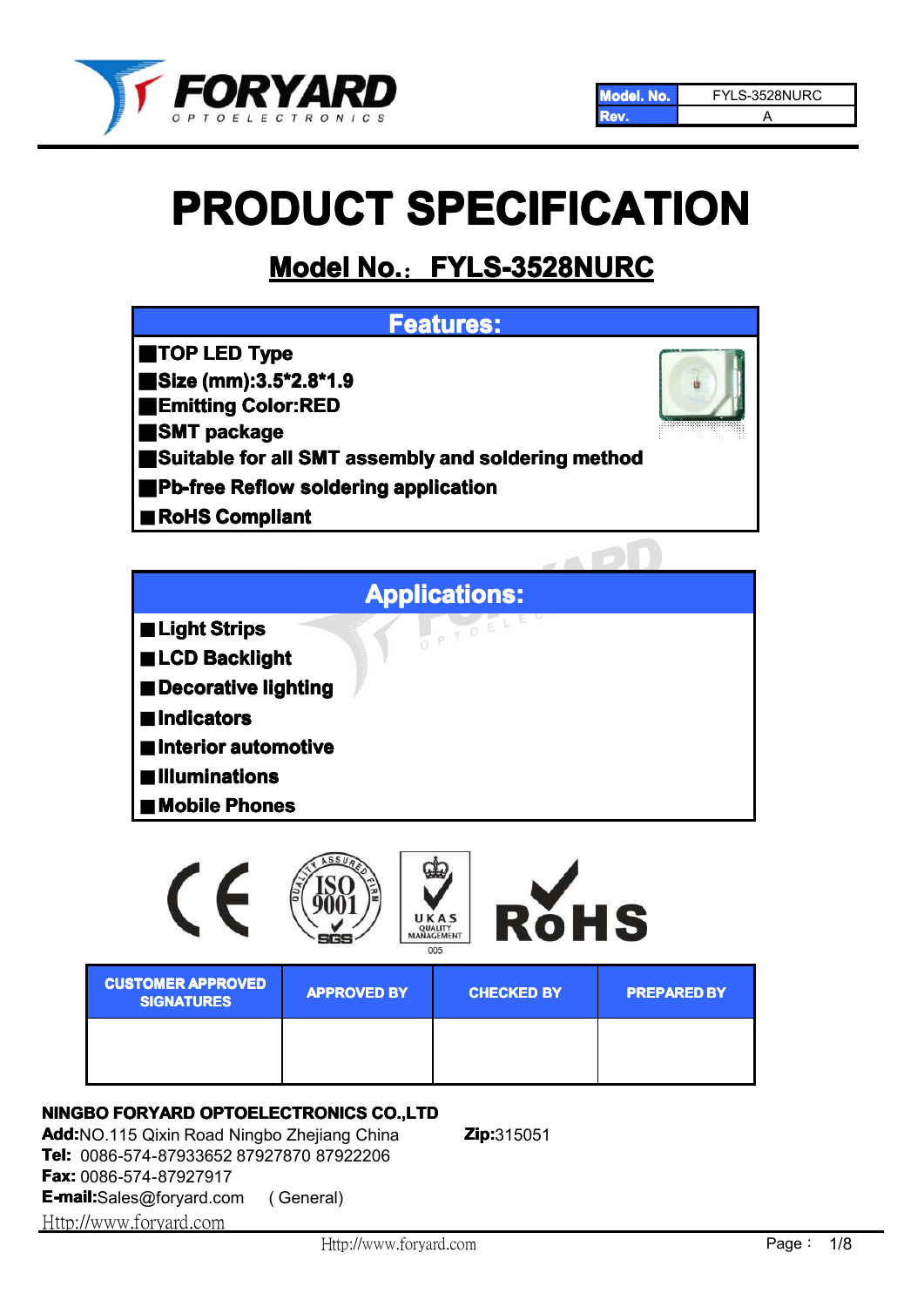

| <b>I Model, No.</b> | FYLS-3528NURC |
|---------------------|---------------|
| <b>TEAM</b>         |               |

#### ■ **Mechanical Mechanical Dimensions**



#### Notes:

1. Dimension in millimeter [inch], tolerance is ±0.25 [.010].

2.The specifications,characteristics and technical data described in the datasheet are subject to change without prior notice.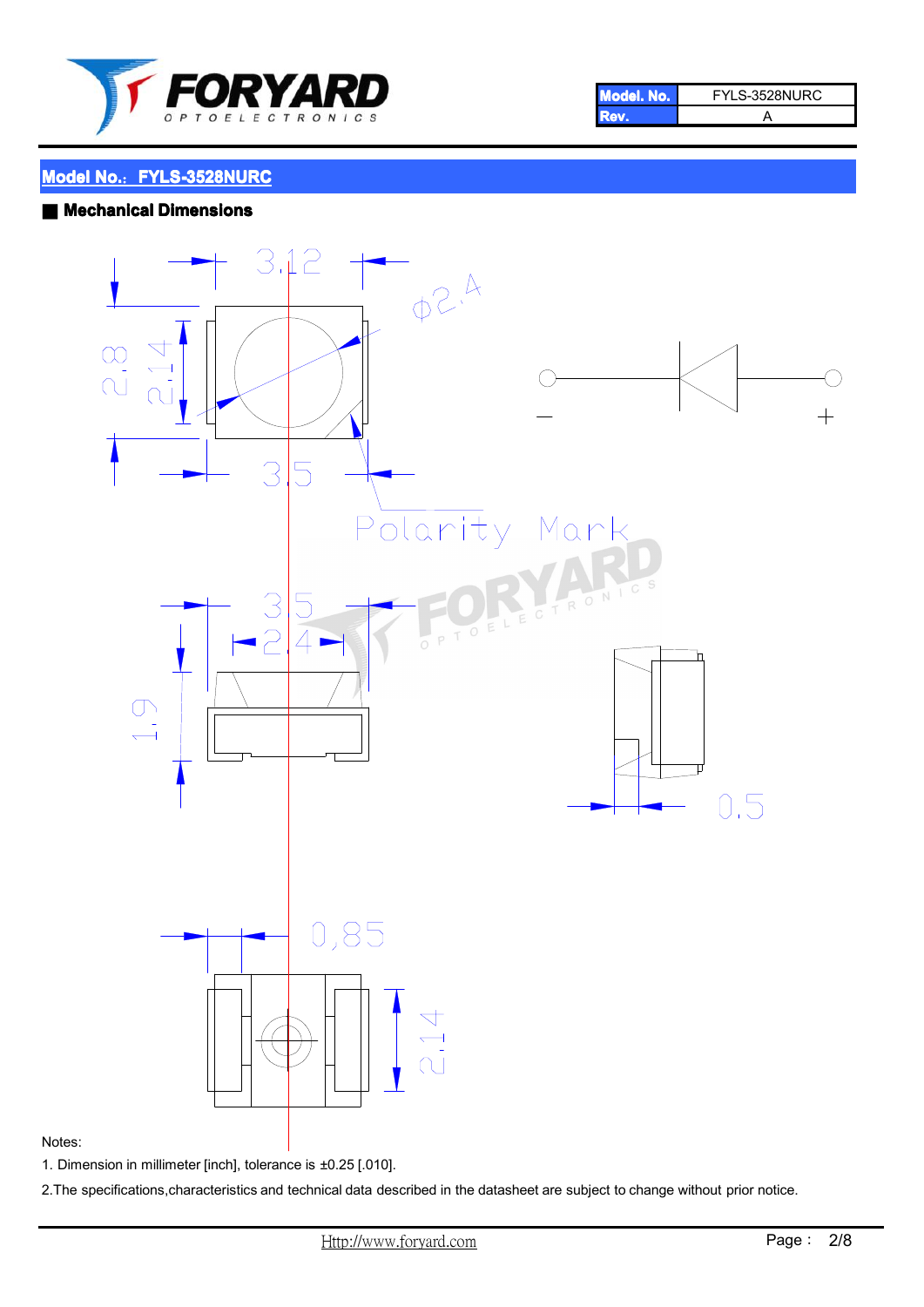

| Model, No. | FYLS-3528NURC |
|------------|---------------|
|            |               |

#### ■ **Absolute Maximun Ratings(Ta=25°C)**

| <b>Items</b>                 | Symbol     | Absolute maximum Rating                 | Unit,             |
|------------------------------|------------|-----------------------------------------|-------------------|
| Forward Current(DC)          | IF         | 50                                      | mA                |
| Peak Forward Current*        | <b>IFP</b> | 100                                     | mA                |
| <b>Power Dissipation</b>     | PD.        | 120                                     | Mw                |
| <b>Operation Temperature</b> | Topr       | $-30^{\circ}$ C $\sim$ +80 $^{\circ}$ C | °C                |
| Storage Temperature          | Tstg       | $-40^{\circ}$ C $\sim$ +100°C           | $^{\circ}$ $\cap$ |
| <b>Reverse Voltage</b>       | VR.        | 5                                       | V                 |
| <b>Soldering Temperature</b> | Tsol       | Reflow Soldering:250 °C/5sec            |                   |

# **\*Pulse width**≦**1msec duty**≦**1/10**



# ■ **Typical Electrical &Optical Charcteristics(Ta=25°C)**

| <b>Items</b>                   | Symbol          | <b>Condition</b> | Min. | Typ. | <b>Max</b> | <b>Unit</b> |
|--------------------------------|-----------------|------------------|------|------|------------|-------------|
| <b>Forward Voltage</b>         | <b>VF</b>       | $IF = 20mA$      | 1.70 | ---  | 2.40       | V           |
| <b>Reverse Current</b>         | IR              | $VR = 5V$        |      |      | 5          | uA          |
| <b>Peak Emission Wavelengl</b> | λp              | $IF = 20mA$      |      | 630  |            | nm          |
| Dominant Wavelength            | λD              | $IF = 20mA$      |      | 625  |            | nm          |
| Luminous Flux                  | ΦV              | $IF = 20mA$      |      | 1.8  |            | Im          |
| Luminous Intensity             | IV              | $IF = 20mA$      | ---  | 750  |            | mcd         |
| 50% Power Angle                | $20\frac{1}{2}$ | $IF = 20mA$      |      | 120  |            | Deg         |

#### ■ **Material Material**

| tem      | Reflector <sup>1</sup> | <b>Wire</b> | <b>Encapsulate</b> | Chip    |
|----------|------------------------|-------------|--------------------|---------|
| Material | PPA                    | Gold        | Silicone           | AlGaInP |

Note:

1.Luminous Intensity is based on the Foryard standards.

2.Pay attention about static for InGaN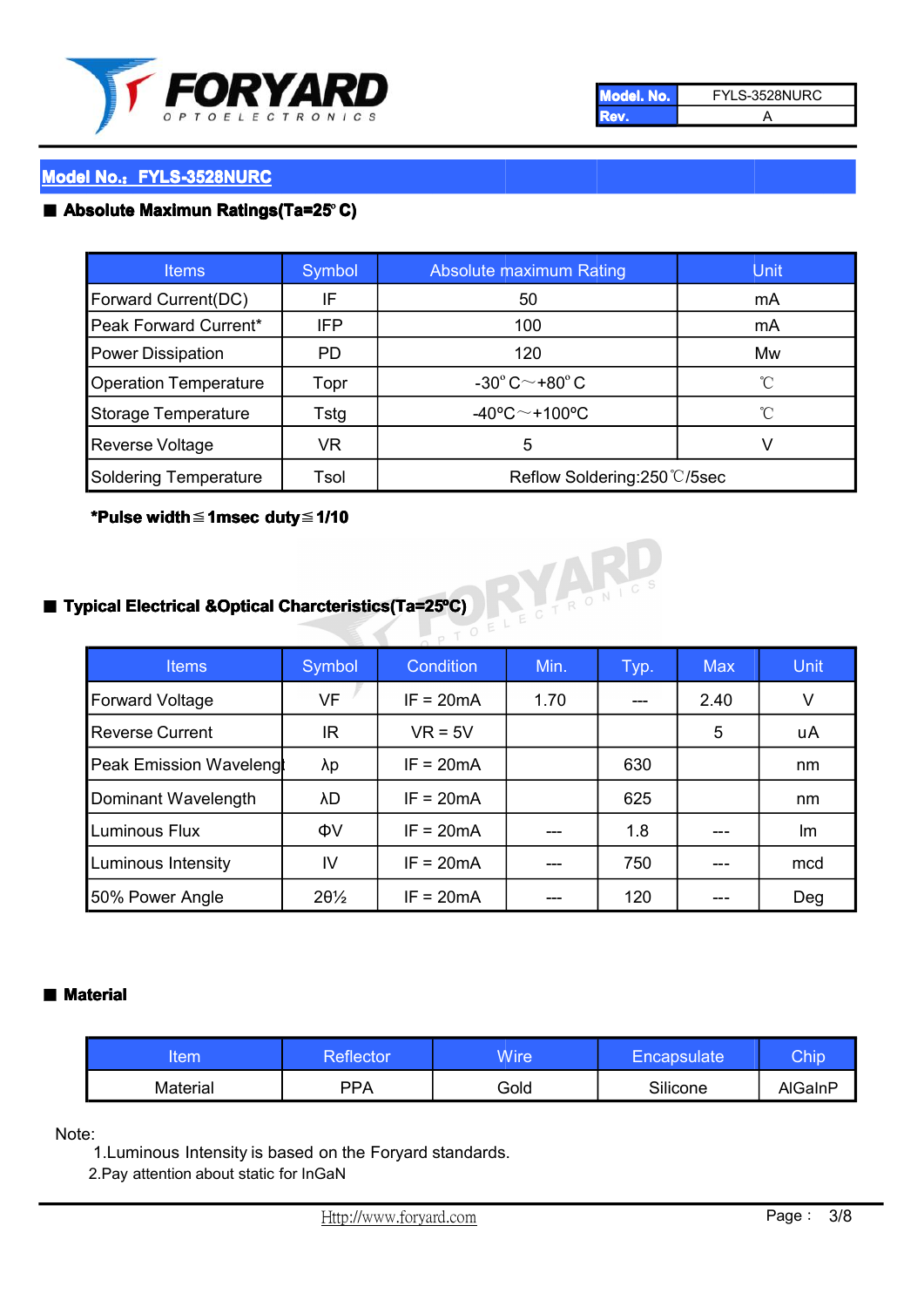

| Model. No. | FYLS-3528NURC |
|------------|---------------|
|            |               |

#### **Model No.: FYLS-3528NURC**

#### ■ **Typical Eletrical/Optical Characteristics Curves(Ta=25°C Unless Otherwise Noted)**

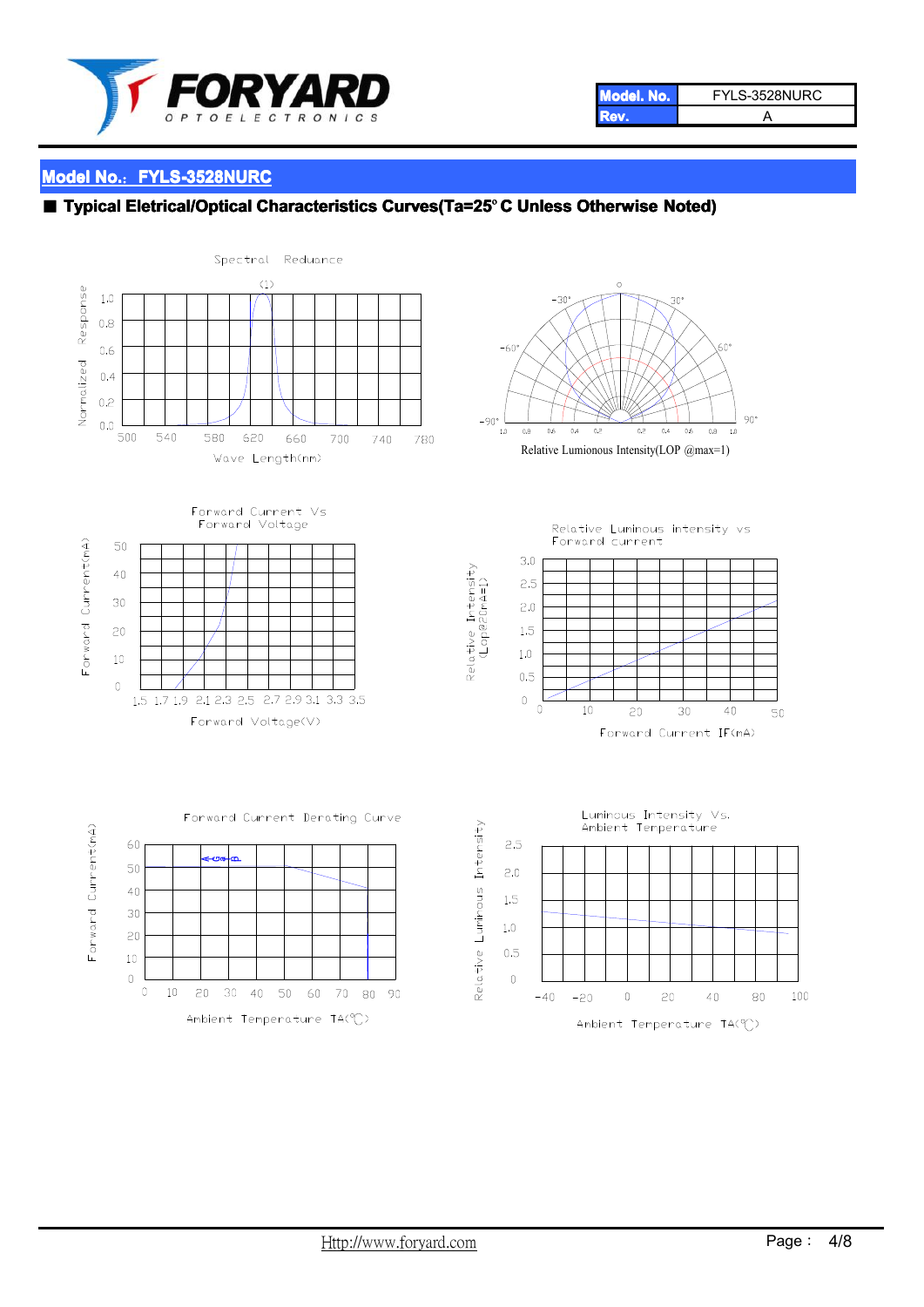

| <b>I Model, No.</b> | FYLS-3528NURC |
|---------------------|---------------|
|                     |               |

#### ■ **Packing Diagram Diagram**



Note: The specifications are subject to change without notice. Please contact us for updated information.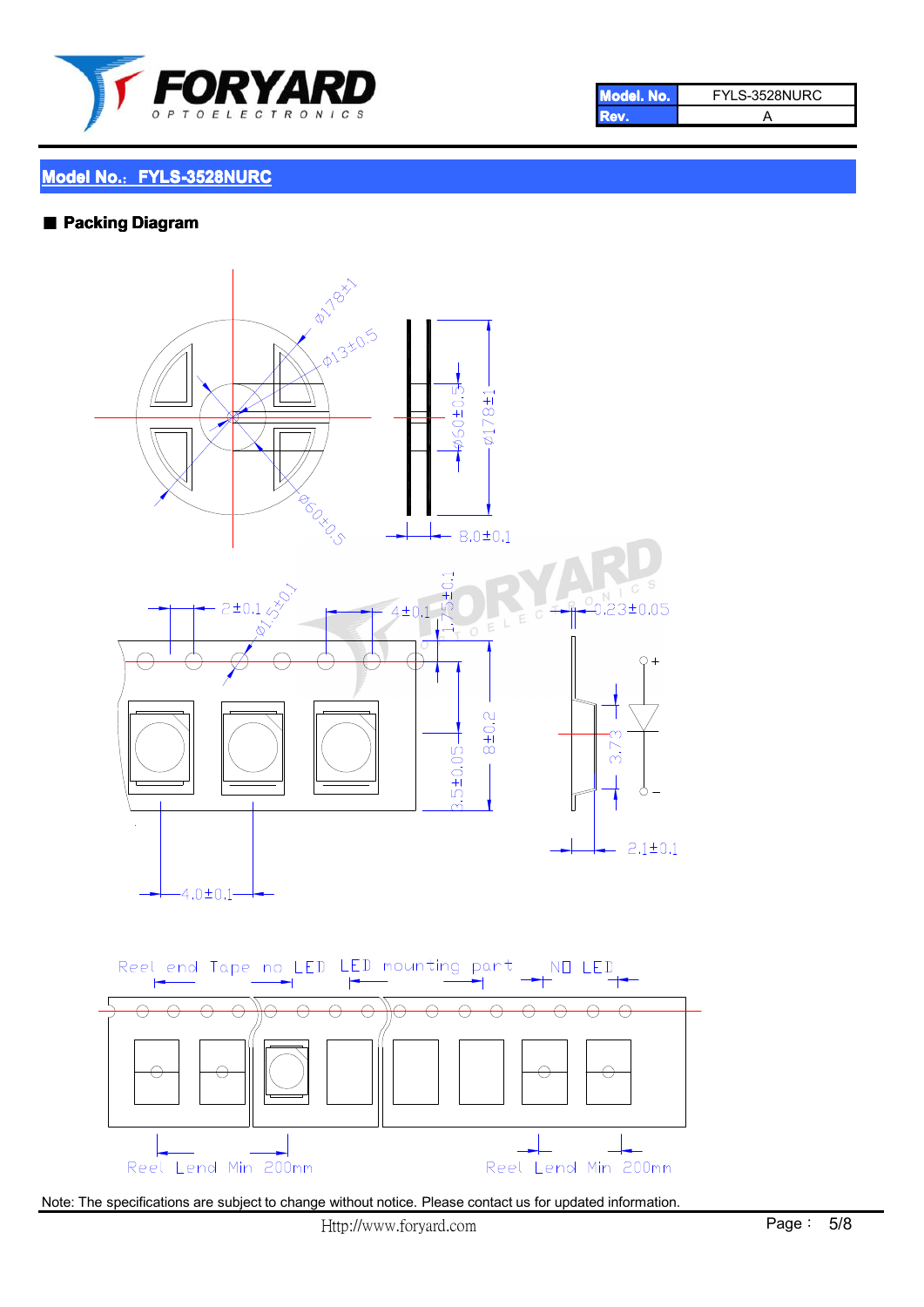

| Model, No. 2 | FYLS-3528NURC |
|--------------|---------------|
|              |               |

#### ■ **Packing Diagram Diagram**



6 Boxes/Carton



OUTSIDE LABEL

Note: The specifications are subject to change without notice. Please contact us for updated information.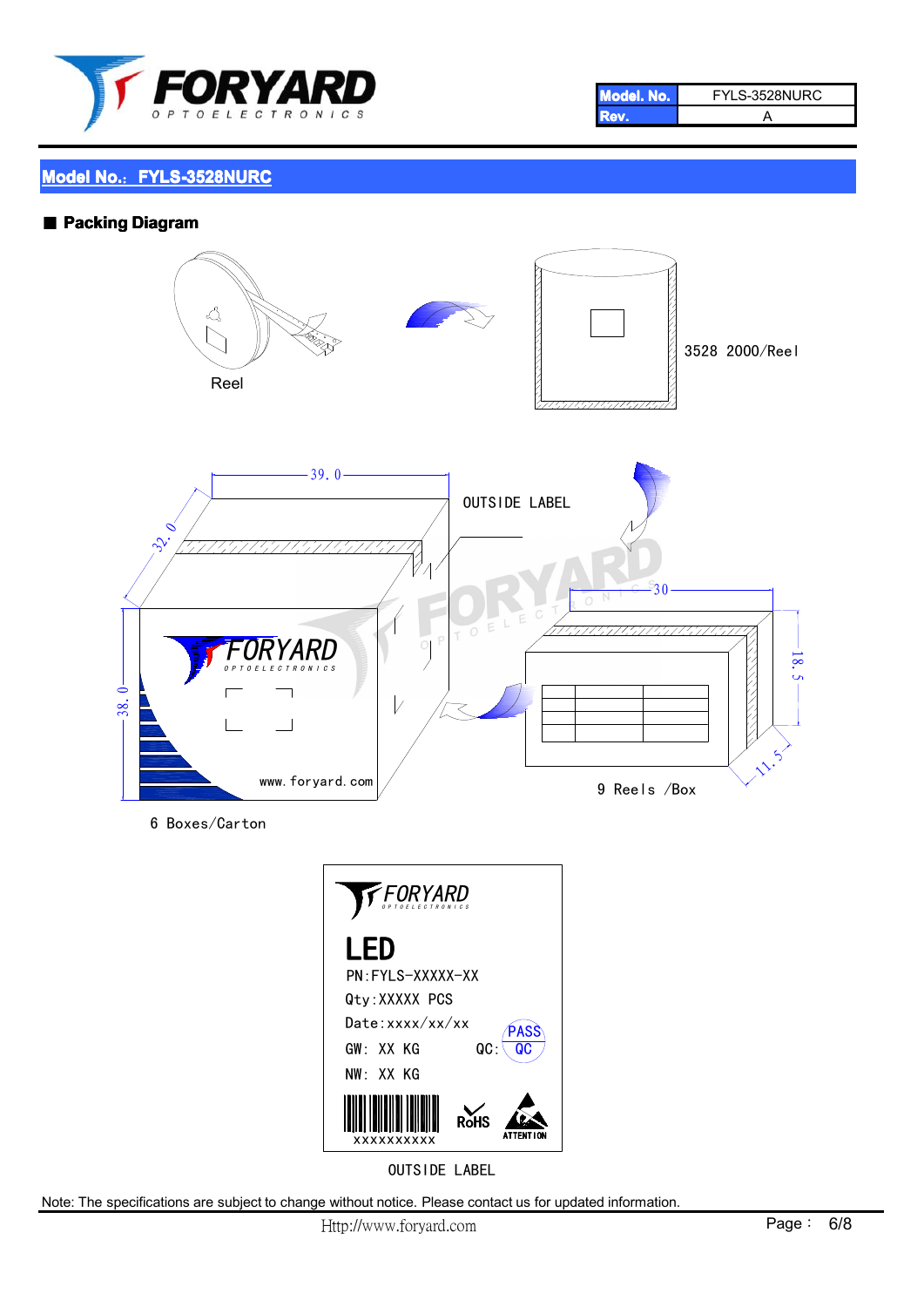

**Model. No.** FYLS-3528NURC **Rev.** A

## **Model No.: FYLS-3528NURC**

#### ■ **Precautions** for use:

#### 1. Storage

To prevent moisture absorption into SMD LEDs during the transportation and storage , the LEDs are packed in a moisture-barrier bag. Desiccants and a humidity indicator are packed together with the LEDs as secondary protection

The shelf life of LEDs stored in the original sealed bag at <40℃ and <sup>&</sup>lt; 90% RH is 12 months. Baking is

required if the shelf life has expired

Before opening the packaging , check for air leaks in the bag.

After the bag is opened, the SMD LEDs must be stored at <30  $\degree$  and < 60% RH. Under these conditions,

SMD LEDs must be used within 24 hours. If the LEDs are not within 24 hours after removal from the bag ,

baking is required Take the material out of the packaging bag before baking. Do not open the oven door

frequently during the baking process.

2. Soldering

(1) Manual soldering with <sup>a</sup> soldering Iron

Use a soldering iron of less than 25 watts is recommended. The iron temperature must be kept below 315℃ And soldering time no more than 2 seconds.

The epoxy resin of an SMD LED should not contact the tip of the soldering iron.

No mechanical stress should be exerted on the resin portion of an SMD LED during soldering.

Handling of an SMD LED should be done only when the package has been cooled down to below 40℃

(2)Reflow soldering

#### Temperature profile